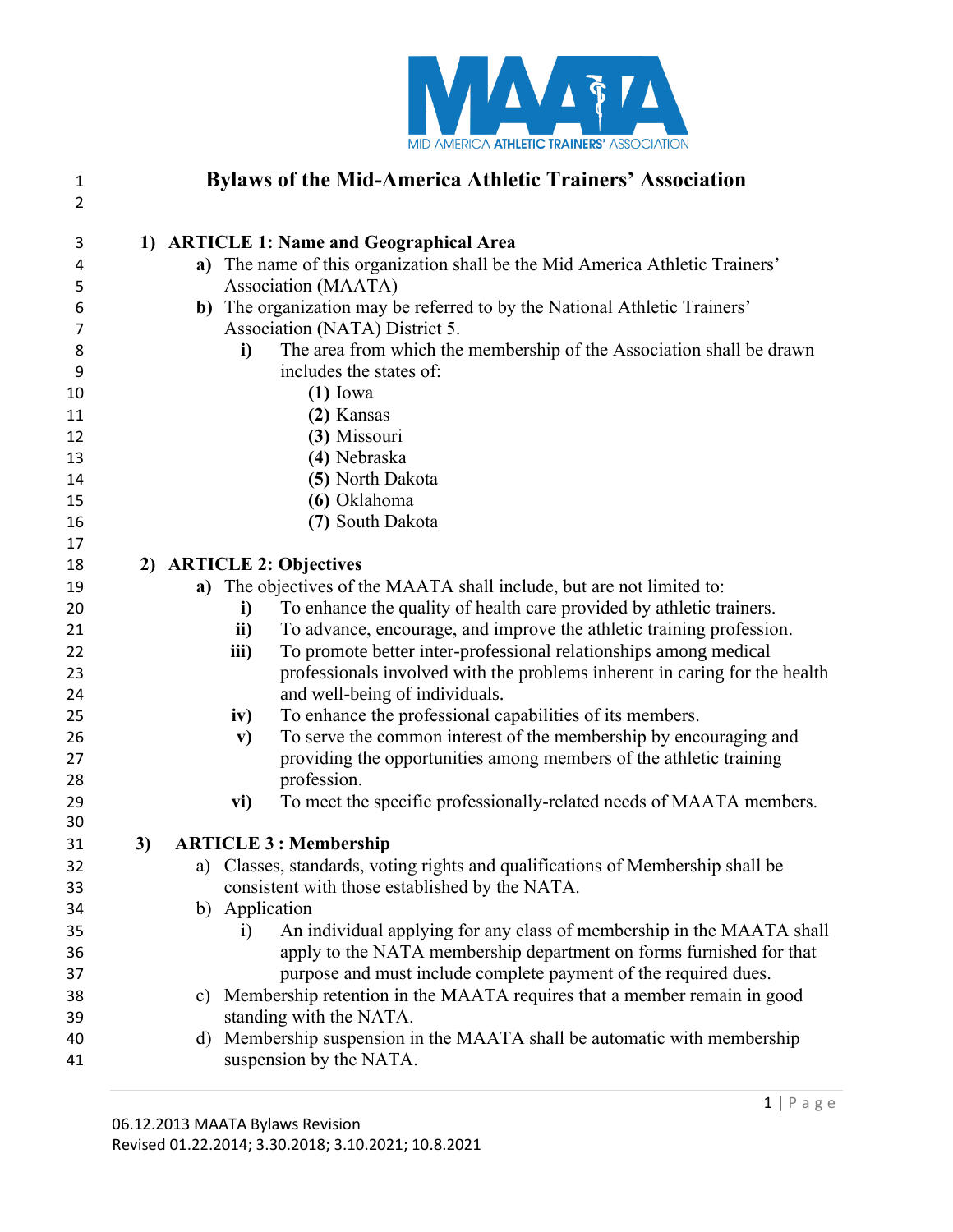

| 42 |               |                         |                                                                                         |
|----|---------------|-------------------------|-----------------------------------------------------------------------------------------|
| 43 |               |                         |                                                                                         |
| 44 |               | e) Dues                 |                                                                                         |
| 45 |               | (i)                     | Dues for all membership classes are defined in the MAATA Policies and                   |
| 46 |               |                         | Procedures.                                                                             |
| 47 |               | (ii)                    | Dues shall be collected by the NATA and then<br>dispersed to the district               |
| 48 |               |                         | and the states via the District Treasurer.                                              |
| 49 |               |                         |                                                                                         |
| 50 |               |                         | 4) ARTICLE 4 : Committees                                                               |
| 51 |               |                         | a) The District President, as necessary, shall coordinate, appoint chairs and be an ex- |
| 52 |               |                         | officio member of all committees as set forth in the Policies and Procedures.           |
| 53 |               |                         | b) There shall be two types of committees:                                              |
| 54 |               | $\ddot{1}$              | <b>Standing Committees</b>                                                              |
| 55 |               | $\overline{11})$        | <b>Special Committees</b>                                                               |
| 56 | $\mathbf{c})$ |                         | <b>Standing Committees</b>                                                              |
| 57 |               | $\ddot{i}$              | The MAATA committees shall represent those committees established by                    |
| 58 |               |                         | the NATA.                                                                               |
| 59 |               | $\overline{11}$         | The organization and responsibilities of each committee shall be set forth              |
| 60 |               |                         | in the MAATA Policies and Procedures.                                                   |
| 61 |               | $\overline{111}$        | The committees shall be charged with advising the MAATA Board of                        |
| 62 |               |                         | Directors (BOD).                                                                        |
| 63 | d)            |                         | <b>Special Committees</b>                                                               |
| 64 |               | $\ddot{1}$              | Ad Hoc committees, Task Forces/Think Tanks, Councils, Project Teams                     |
| 65 |               |                         | and other MAATA Special Committees may be created and dissolved by                      |
| 66 |               |                         | the District President with the approval of the Board of Directors.                     |
| 67 |               | $\overline{11}$         | Special Committees shall be composed of a chairperson appointed by the                  |
| 68 |               |                         | District President and approved by the MAATA BOD.                                       |
| 69 |               | $\overline{\text{iii}}$ | The District President and/or Committee Chairperson shall identify and                  |
| 70 |               |                         | contact Members to serve on the committee.                                              |
| 71 |               | iv)                     | The Chairperson will report directly to the District President.                         |
| 72 |               | V)                      | The District President shall charge each special committee with specific                |
| 73 |               |                         | tasks and the committee shall dissolve when its tasks have been                         |
| 74 |               |                         | completed.                                                                              |
| 75 |               |                         |                                                                                         |
| 76 |               |                         | 5) ARTICLE 5 : Organization                                                             |
| 77 |               |                         | a) Member State Associations                                                            |
| 78 |               | $\ddot{1}$              | Each states' athletic trainers' association will be self-governing as per its           |
| 79 |               |                         | own specific governing documents.                                                       |
| 80 |               | $\rm ii)$               | Nothing in a state's Governing Documents shall be contrary to the NATA                  |
| 81 |               |                         | or MAATA Governing Documents.                                                           |
| 82 |               | $\overline{\text{iii}}$ | Each state shall designate a representative to the MAATA BOD who must                   |
| 83 |               |                         | be a certified member of the NATA.                                                      |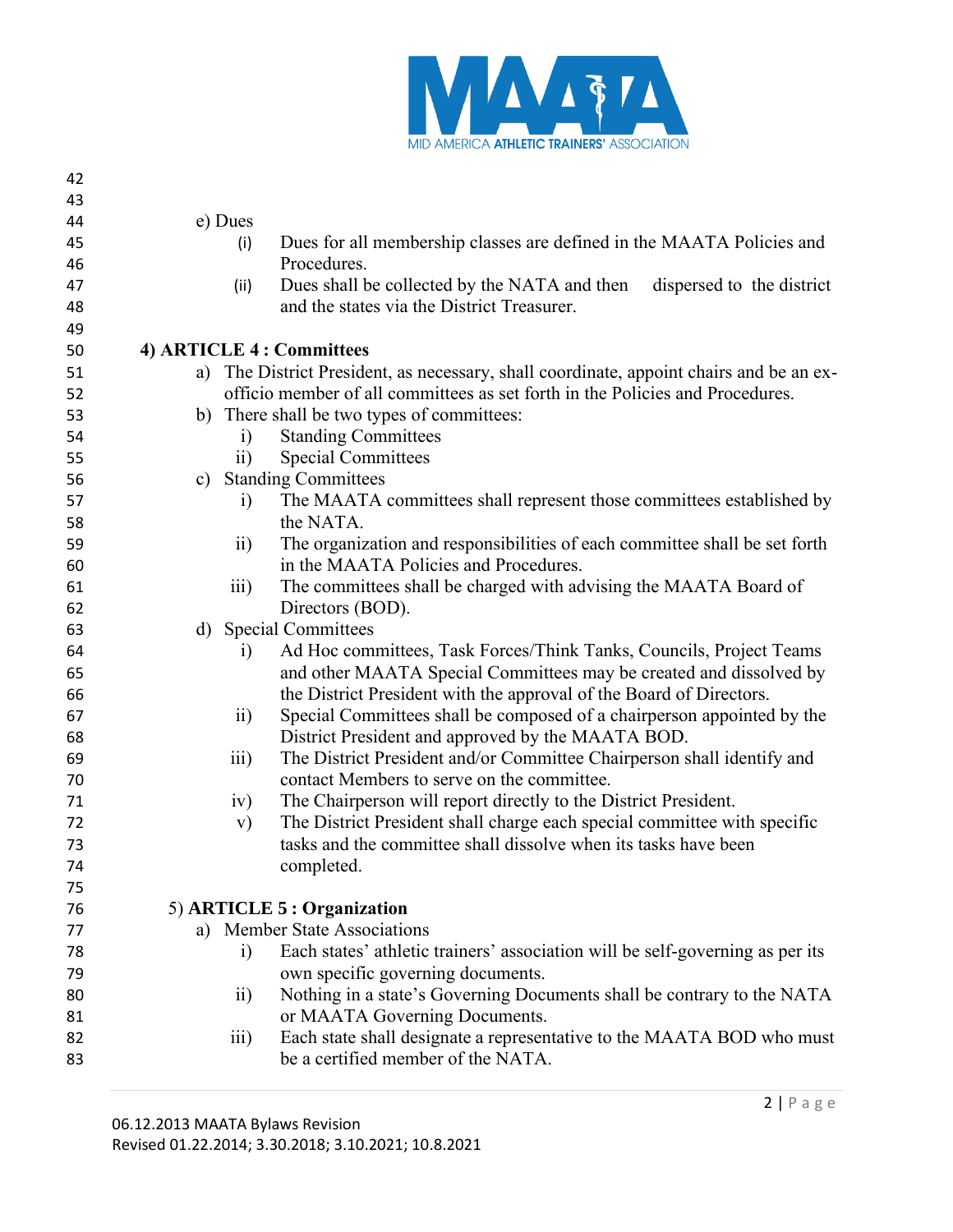

| 84  | The Representative shall act with full authority on the state's behalf in<br>iv)    |
|-----|-------------------------------------------------------------------------------------|
| 85  | carrying out the functions and responsibilities of the MAATA BOD.                   |
| 86  | b) Governing Body                                                                   |
| 87  | Self-Governing Body<br>$\rm i)$                                                     |
| 88  | (1) The MAATA shall be self-governing in all areas not covered by                   |
| 89  | the Governing Documents of the NATA.                                                |
| 90  | $\overline{11}$<br>The governing body of the MAATA shall be the Board of Directors. |
| 91  | (1) Only voting members of the BOD may bring motions forward for                    |
| 92  | consideration and vote during BOD meetings.                                         |
| 93  | (2) All members of the MAATA BOD may engage in business                             |
| 94  | discussion, unless the Board is retired into Executive Session.                     |
| 95  | $\overline{111}$<br>The Board of Directors shall consist of the following:          |
| 96  | (1) The Executive Committee / Voting Officers:                                      |
| 97  | (a) District Director (DD)                                                          |
| 98  | (b) District President (DP)                                                         |
| 99  | (c) District Secretary(DS)                                                          |
| 100 | (d) District Treasurer (DT)                                                         |
| 101 | (e) District Vice-President (DVP)                                                   |
| 102 | (2) Elected Officers/Voting Members:                                                |
| 103 | (a) Iowa Representative                                                             |
| 104 | (b) Kansas Representative                                                           |
| 105 | (c) Missouri Representative                                                         |
| 106 | (d) Nebraska Representative                                                         |
| 107 | (e) North Dakota Representative                                                     |
| 108 | (f) Oklahoma Representative                                                         |
| 109 | (g) South Dakota Representative                                                     |
| 110 | (3) Advisory/Non-Voting Members:                                                    |
| 111 | (a) Annual Meeting and Symposium Coordinator                                        |
| 112 | (b) Connection and Engagement Committee Representative                              |
| 113 | (c) Early Professional Committee Representative                                     |
| 114 | (d) Career Advancement Committee Representative                                     |
| 115 | (e) Athletic Training Student Representative                                        |
| 116 | (f) Past District President                                                         |
| 117 | The Executive Committee /Voting Officers are elected by the general district<br>c)  |
| 118 | membership with the exception of the District Vice-President. The duties and        |
| 119 | election process for each are specified in the MAATA Policies and Procedures.       |
| 120 | The following are the qualifiers for any member of the Executive<br>$\ddot{a}$      |
| 121 | Committee or Voting Officer.                                                        |
| 122 | (1) Must be a current MAATA member in good standing AND;                            |
| 123 | (2) Must be a Certified Member of the NATA in good standing AND;                    |
| 124 | (3) Must be a BOC Certified Athletic Trainer in good standing.                      |
| 125 |                                                                                     |
| 126 |                                                                                     |
|     |                                                                                     |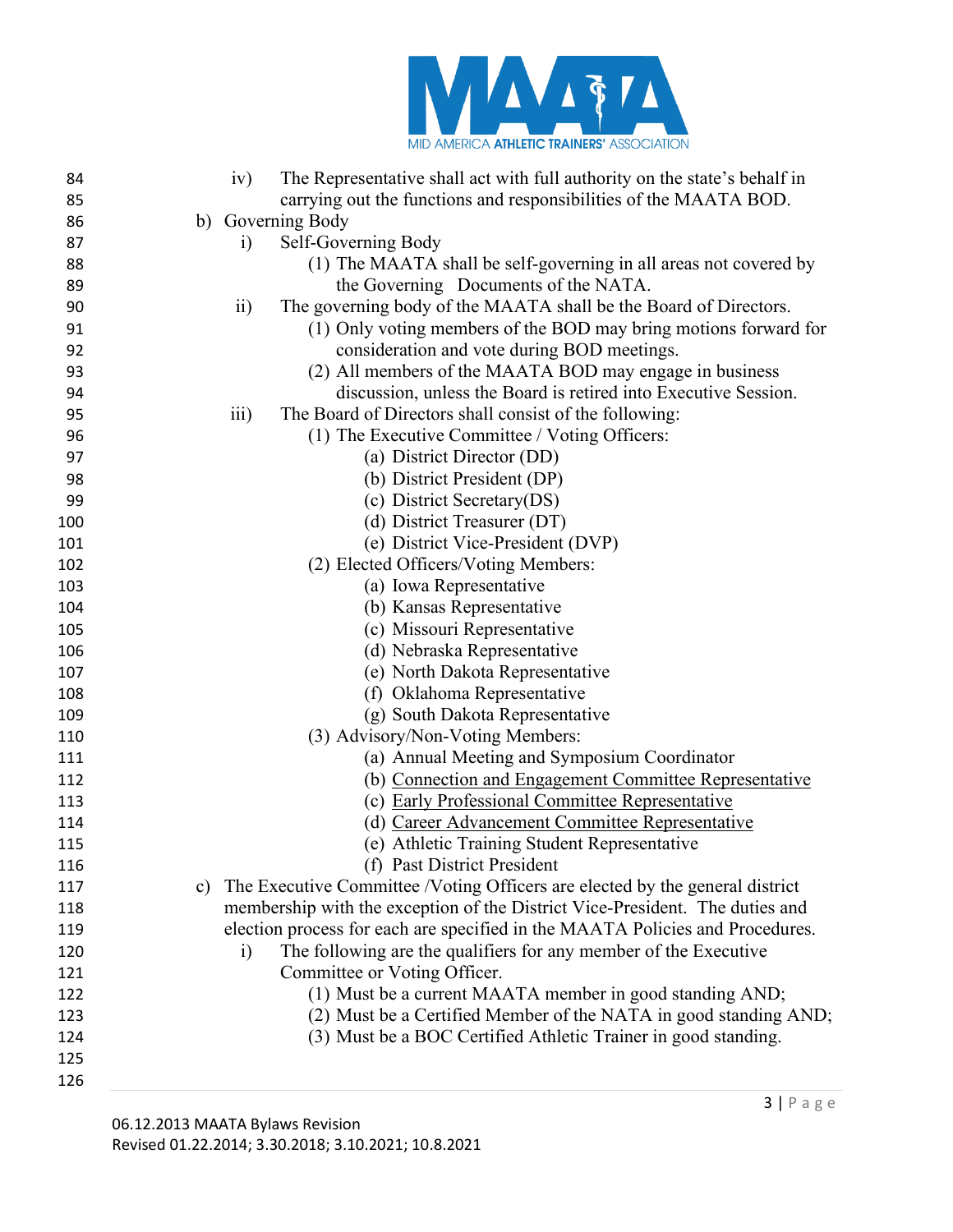

| 127 | $\overline{ii}$ | District Director                                                          |
|-----|-----------------|----------------------------------------------------------------------------|
| 128 |                 | (1) The term of office for the District Director shall be consistent with  |
| 129 |                 | the NATA Governing Documents.                                              |
| 130 |                 | (2) The incoming District Director shall assume the new duties during      |
| 131 |                 | the NATA Annual Meeting and Clinical Symposium.                            |
| 132 |                 | (3) The incoming District Director may attend MAATA Board of               |
| 133 |                 | Directors meetings and conference calls prior to taking office.            |
| 134 |                 | (4) Qualifications to run for the office of District Director shall:       |
| 135 |                 | (a) Be a current MAATA member in good standing AND:                        |
| 136 |                 | (b) Be a Certified Member of the NATA for at least 8 years in              |
| 137 |                 | good standing AND:                                                         |
| 138 |                 | (c) Be a BOC Certified Athletic Trainer for at least 8 years in            |
| 139 |                 | good standing AND:                                                         |
| 140 |                 | (d) Have served as a voting member of the MAATA BOD OR:                    |
| 141 |                 | (e) Have served as an elected member on another NATA                       |
| 142 |                 | Board of Directors.                                                        |
| 143 | iii)            | District President.                                                        |
| 144 |                 | (1) The term of office for the District President shall be three (3) years |
| 145 |                 | (2) A District President may not serve consecutive terms, a full term      |
| 146 |                 | must have passed before an individual who has previously served            |
| 147 |                 | can be elected to the office again.                                        |
| 148 |                 | (3) The incoming District President shall assume the new duties at the     |
| 149 |                 | MAATA Board of Directors Meeting at the MAATA summer                       |
| 150 |                 | business meeting.                                                          |
| 151 |                 | (4) The incoming District President may attend MAATA Board of              |
| 152 |                 | Directors meetings and conference calls prior to taking office.            |
| 153 |                 | Qualifications to run for the office of District President shall:<br>(5)   |
| 154 |                 | (a) Be a current MAATA member in good standing AND:                        |
| 155 |                 | (b) Be a Certified Member of the NATA for at least 5 years in              |
| 156 |                 | good standing AND:                                                         |
| 157 |                 | (c) Be a BOC Certified Athletic Trainer for at least 5 years in            |
| 158 |                 | good standing AND:                                                         |
| 159 |                 | (d) Have served as an elected member on another NATA                       |
| 160 |                 | District Board of Directors OR:                                            |
| 161 |                 | (e) Have served as an elected officer within a state association           |
| 162 |                 | OR:                                                                        |
| 163 |                 | (f) Have served as the chair for a standing MAATA                          |
| 164 |                 | Committee.                                                                 |
| 165 | iv)             | <b>District Secretary</b>                                                  |
| 166 |                 | (1) The term of office for the District Secretary shall be two (2) years   |
| 167 |                 | and individual may serve two (2) consecutive terms.                        |
|     |                 |                                                                            |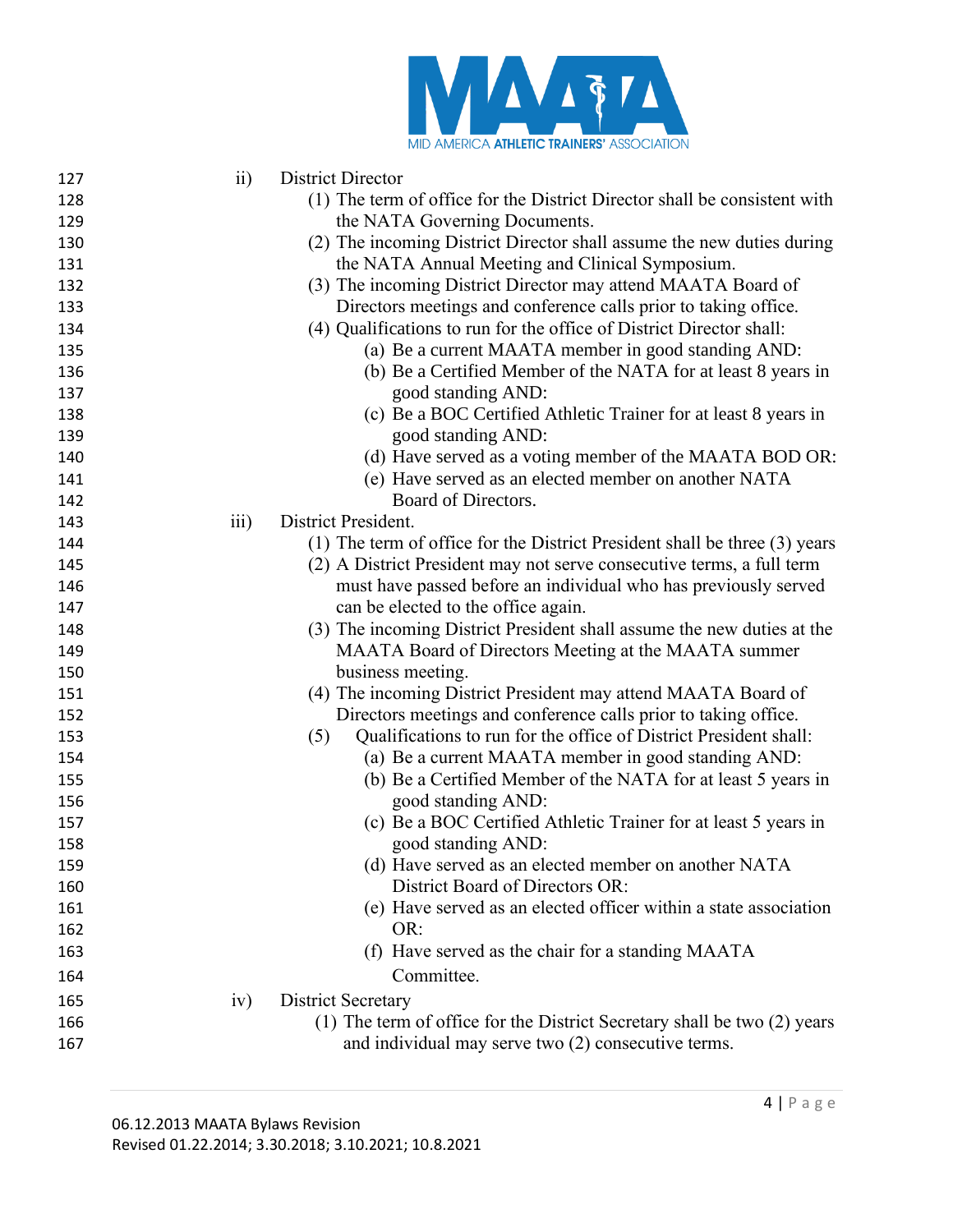

| 168 | (2) A full term must have passed before an individual who has                           |
|-----|-----------------------------------------------------------------------------------------|
| 169 | previously served can be elected to the office again.                                   |
| 170 | (3) The incoming District Secretary shall assume the new duties at                      |
| 171 | the MAATA Board of Directors Meeting at the MAATA summer                                |
| 172 | business meeting.                                                                       |
| 173 | (4) The incoming District Secretary may attend the NATA District                        |
| 174 | Secretaries' and Treasurers' Committee Mid-Year meeting (in the                         |
| 175 | year of taking office), the MAATA Board of Directors meetings                           |
| 176 | and conference calls prior to taking office.                                            |
| 177 | <b>District Treasurer</b><br>$\mathbf{v})$                                              |
| 178 | (1) The term of office for the District Treasurer shall be three $(3)$                  |
| 179 | years and the individual may serve two (2) consecutive terms.                           |
| 180 | (2) A full term must have passed before an individual who has                           |
| 181 | previously served can be elected to the office again.                                   |
| 182 | (3) The incoming District Treasurer shall assume the new duties at                      |
| 183 | the MAATA Board of Directors Meeting at the MAATA summer                                |
| 184 | business meeting.                                                                       |
| 185 | (4) The incoming District Treasurer may attend the NATA District                        |
| 186 | Secretaries' and Treasurers' Committee Mid-Year meeting (in the                         |
| 187 | year of taking office), the MAATA Board of Directors meetings                           |
| 188 | and conference calls prior to taking office.                                            |
| 189 | $\rm vi)$<br><b>District Vice President</b>                                             |
| 190 | (1) The term of office for the Vice President shall be (1) one year                     |
| 191 | and an individual may serve only two (2) consecutive terms                              |
| 192 | (2) Qualifications to run for the office of District Vice-President                     |
| 193 | (a) Individual must be a current state representative                                   |
| 194 | (b) The Vice-President office is elected yearly by the MAATA                            |
| 195 | BOD during the summer MAATA Board of Directors                                          |
| 196 | meeting.                                                                                |
| 197 | d) Elected State/Voting Board Members:                                                  |
| 198 | Each state shall appoint one state representative in accordance with each<br>$\ddot{1}$ |
| 199 | respective state's documents to the MAATA BOD.                                          |
| 200 | (1) The term of the state representative shall be three (3) years                       |
| 201 | starting on-boarding during a spring MAATA Board of Directors                           |
| 202 | meeting and assuming responsibilities at the Summer MAATA                               |
| 203 | Board of Director meeting.                                                              |
| 204 | Advisory/Non-Voting Board Members:<br>e)                                                |
| 205 | Whenever possible, Advisory Board Members shall be appointed a year<br>i)               |
| 206 | prior to taking office, in accordance with the MAATA Policies and                       |
| 207 | Procedures.                                                                             |
| 208 | Advisory Board Members are subject to removal by a majority vote of the<br>ii)          |
| 209 | ballots cast by the MAATA Board of Directors.                                           |
| 210 | <b>Advisory Board Members are:</b><br>iii)                                              |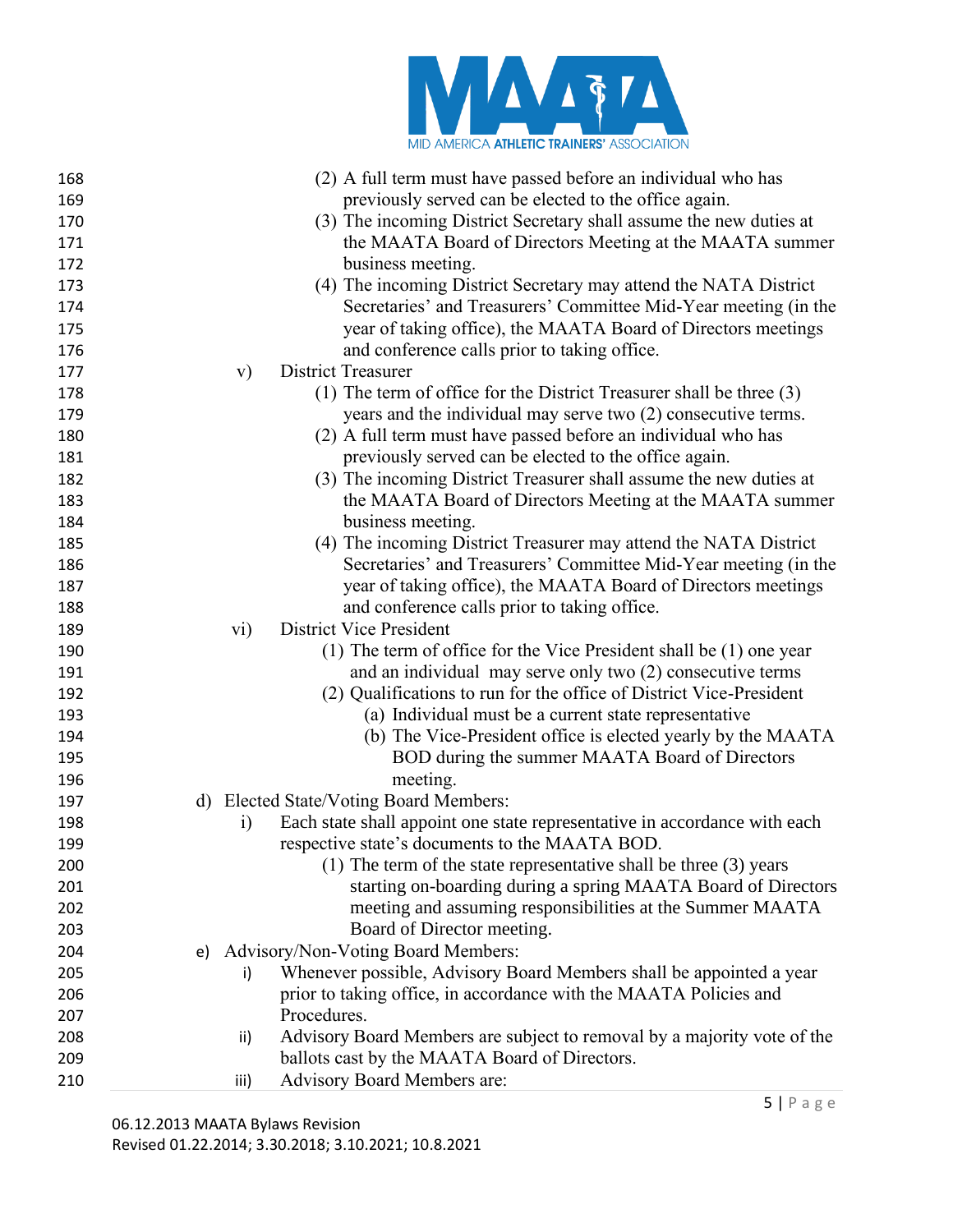

| 211 | (1) Annual Meeting and Symposium Representative:                 |
|-----|------------------------------------------------------------------|
| 212 | (a) The Representative is appointed by the District President    |
| 213 | and approved by the MAATA Board of Directors.                    |
| 214 | (b) The term of office for shall be identified in the MAATA      |
| 215 | Policies and Procedures.                                         |
| 216 | (c) The Representative serves no more than two (2)               |
| 217 | consecutive terms.                                               |
| 218 | (d) The procedures for appointment are outlined in the           |
| 219 | <b>MAATA Policies and Procedures.</b>                            |
| 220 | (e) The incoming Representative shall assume the new duties      |
| 221 | during the MAATA Annual Meeting and Clinical                     |
| 222 | Symposium. In the event the Annual Meeting and Clinical          |
| 223 | Symposium is cancelled, the representative shall assume          |
| 224 | the new duties during the Board of Directors Meeting             |
| 225 | immediately following the date that the Annual Meeting           |
| 226 | would have been held.                                            |
| 227 | (f) The incoming Representative may attend MAATA Board           |
| 228 | of Directors meetings and conference calls prior to taking       |
| 229 | office.                                                          |
| 230 | (2) Connection and Engagement Committee Chair                    |
| 231 | (a) The Representative is appointed by the District President    |
| 232 | and approved by the MAATA Board of Directors.                    |
| 233 | (b) The term of office for shall be identified in the MAATA      |
| 234 | Policies and Procedures.                                         |
| 235 | (c) The Representative serves no more than two $(2)$             |
| 236 | consecutive terms.                                               |
| 237 | (d) The procedures for appointment are outlined in the           |
| 238 | <b>MAATA Policies and Procedures.</b>                            |
| 239 | (e) The incoming Representative shall assume the new duties      |
| 240 | during the MAATA Annual Meeting and Clinical                     |
| 241 | Symposium. In the event the Annual Meeting and Clinical          |
| 242 | Symposium is cancelled, the representative shall assume          |
| 243 | the new duties during the Board of Directors Meeting             |
| 244 | immediately following the date that the Annual Meeting           |
| 245 | would have been held.                                            |
| 246 | (f) The incoming Representative may attend MAATA Board           |
| 247 | of Directors meetings and conference calls prior to taking       |
| 248 | office.                                                          |
| 249 | (3) Early Professional Committee Representative                  |
| 250 | (a) The Representative shall be selected and serve their term(s) |
| 251 | in accordance with the procedures identified in the NATA         |
| 252 | Governing Documents.                                             |
| 253 |                                                                  |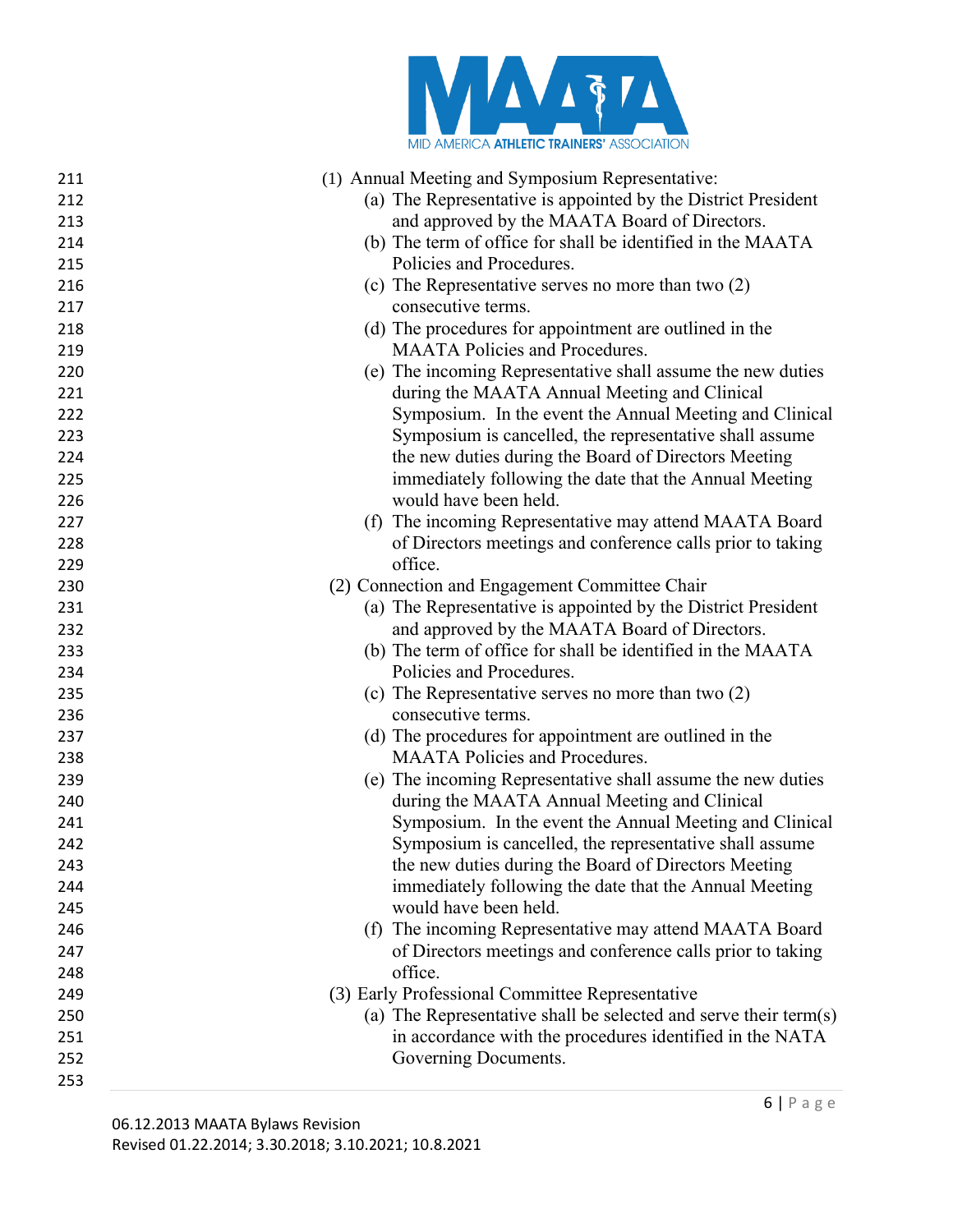

| 254<br>255 | (4) Career Advancement Committee Representative<br>(a) The Representative shall be selected and serve their |  |
|------------|-------------------------------------------------------------------------------------------------------------|--|
| 256        | term(s) in accordance with the procedures identified in the                                                 |  |
| 257        | NATA Governing Documents.                                                                                   |  |
|            |                                                                                                             |  |
| 258        | (5) Athletic Training Student Representative                                                                |  |
| 259        | (a) The Athletic Training Student Representative shall be                                                   |  |
| 260        | selected and serve in accordance with the Governing                                                         |  |
| 261        | Documents of the MAATA Student Leadership Council.                                                          |  |
| 262        | (6) Past District President                                                                                 |  |
| 263        | (a) The Past District President may be invited to serve with                                                |  |
| 264        | the MAATA Board of Directors for a period of one (1)                                                        |  |
| 265        | year.                                                                                                       |  |
| 266        | Resignations<br>f)                                                                                          |  |
| 267        | Any Board Member may resign at any time by notifying the District<br>$\ddot{1}$                             |  |
| 268        | President, in writing of such resignation.                                                                  |  |
| 269        | If the District President resigns, the MAATA Executive Committee shall<br>$\overline{11}$                   |  |
| 270        | be notified in writing.                                                                                     |  |
| 271        | Such resignations shall take effect at the time therein specified.<br>$\overline{\text{iii}}$               |  |
| 272        | Elected officers are subject to removal by a two-thirds majority vote of the ballots<br>g)                  |  |
| 273        | cast by the voting members of the Mid-America Athletic Trainers' Association.                               |  |
| 274        | Vote shall be by mail and/or applicable computer technology.<br>i)                                          |  |
| 275        | h) Vacancies                                                                                                |  |
| 276        | In the event of the death, resignation, retirement, removal or<br>i)                                        |  |
| 277        | disqualification from office of a Board Member, an interim replacement                                      |  |
| 278        | will be appointed in accordance with the MAATA Policies and                                                 |  |
| 279        | Procedures.                                                                                                 |  |
| 280        |                                                                                                             |  |
| 281        | <b>ARTICLE 6: Government</b>                                                                                |  |
| 282        | The administration of the MAATA shall be entrusted to the BOD.<br>a)                                        |  |
| 283        | b) Board of Directors' Meetings                                                                             |  |
| 284        | The BOD shall meet a minimum of two (2) times per year, including in<br>$\ddot{a}$                          |  |
| 285        | conjunction with the annual meetings of the MAATA and NATA.                                                 |  |
| 286        | $\mathbf{ii}$<br>Exceptions shall be made to this section in the event that the MAATA or                    |  |
| 287        | NATA annual meetings are canceled or changed in delivery format                                             |  |
| 288        | $\overline{\text{iii}}$<br>The BOD may meet in person, via conference call or electronic                    |  |
| 289        | communication at other times when deemed necessary.                                                         |  |
| 290        | <b>Electronic Meetings</b><br>iv)                                                                           |  |
| 291        | (1) Members of the BOD may convene using technology rather                                                  |  |
| 292        | than an in-person meeting as long as there is an audio or visual                                            |  |
| 293        | "reply to all" component whereby participants can hear or see                                               |  |
| 294        | each other or their responses.                                                                              |  |
| 295        | The quorum for a BOD meeting shall be six (6) elected/voting members.<br>V)                                 |  |
| 296        |                                                                                                             |  |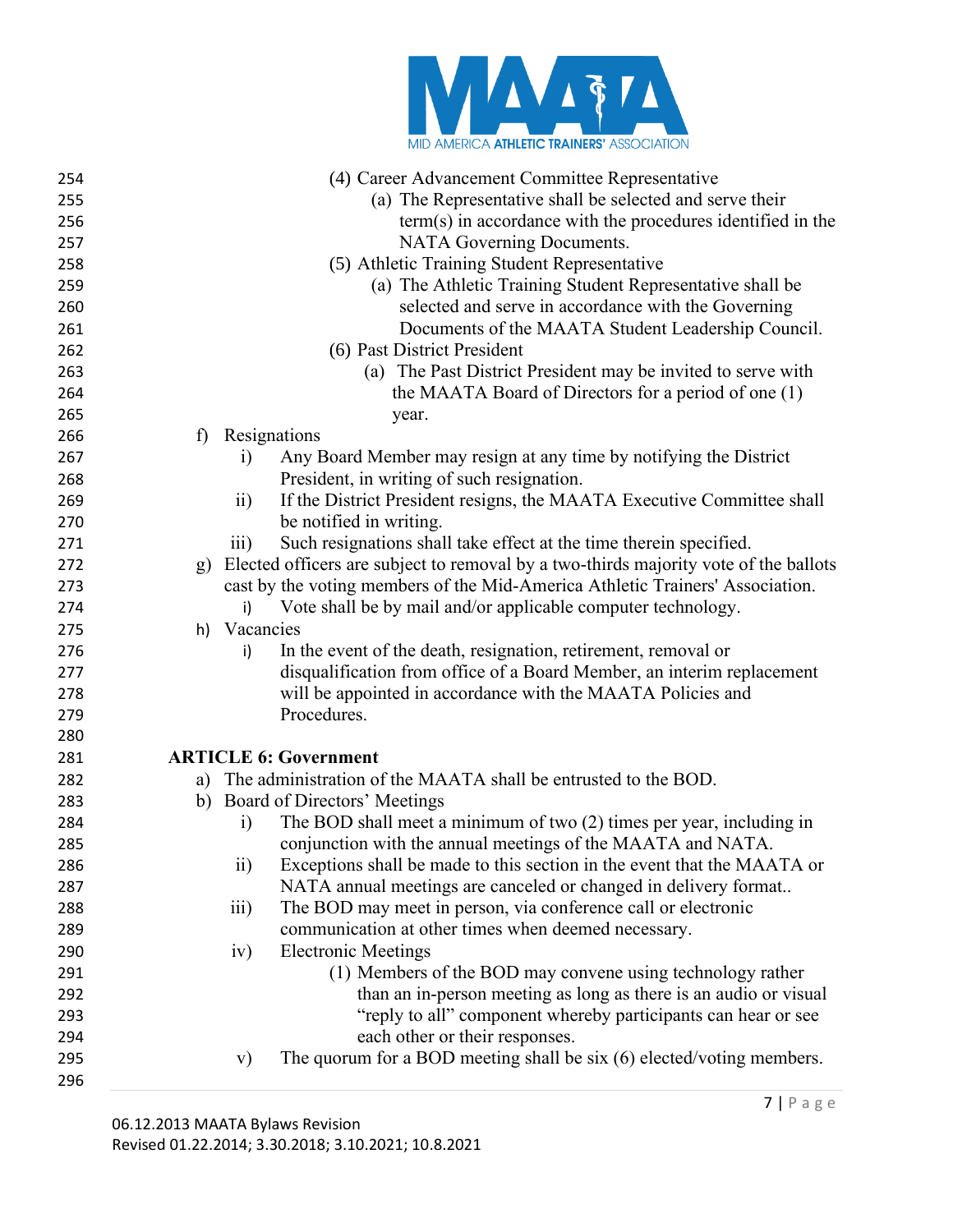

| 297 | $\rm vi)$        | <b>Executive Session</b>                                                    |
|-----|------------------|-----------------------------------------------------------------------------|
| 298 |                  | (1) At any meeting of the BOD, the Board may adjourn into                   |
| 299 |                  | Executive Session. A summary of the subject matters discussed               |
| 300 |                  | at Executive Session shall be entered into the minutes of the               |
| 301 |                  | next meeting of the Board, subject to such protections of                   |
| 302 |                  | confidentiality and privilege as may be deemed necessary by a               |
| 303 |                  | majority of the participants in the Executive Session.                      |
| 304 |                  | (2) Only voting members/officers will be allowed to be in the               |
| 305 |                  | room and participate in the conversation during executive                   |
| 306 |                  | session.                                                                    |
| 307 |                  | (3) Other individuals may be asked to participate in the Executive          |
| 308 |                  | Session upon majority vote of the executive members.                        |
| 309 | c) Proxy         |                                                                             |
| 310 | $\rm i)$         | Any member of the Board of Directors unable to attend a meeting may         |
| 311 |                  | send a designate who shall be identified to the BOD prior to the meeting.   |
| 312 |                  | d) Voting by Board Members at times other than a BOD meeting                |
| 313 | $\rm i)$         | The District President may submit appropriate items of association          |
| 314 |                  | business to the Board of Directors for a vote by mail or electronic mail.   |
| 315 | $\overline{11}$  | The District President shall obtain a "second" to any association business  |
| 316 |                  | prior to the vote.                                                          |
| 317 | $\overline{111}$ | Each member of the Board shall be emailed or postal mailed a request to     |
| 318 |                  | vote on the association business.                                           |
| 319 | iv)              | The return vote deadline must be specified but may be within seven $(7)$    |
| 320 |                  | days after the initial mailing.                                             |
| 321 | V)               | Board approval of items so submitted shall require a "yes" vote of the      |
| 322 |                  | majority of those voting, of which there must be at least enough votes to   |
| 323 |                  | have a quorum of the Voting Members of the Board of Directors.              |
| 324 |                  | e) MAATA Business Meetings                                                  |
| 325 | $\ddot{1}$       | With the membership present, two $(2)$ meetings shall be held each year, in |
| 326 |                  | conjunction with the annual meetings of the MAATA and NATA.                 |
| 327 |                  | (1) Exceptions shall be made to this section in the event of                |
| 328 |                  | cancellation or change of delivery format of the MAATA and                  |
| 329 |                  | NATA Annual Meeting.                                                        |
| 330 | $\overline{11}$  | The MAATA may convene using technology rather than an in person             |
| 331 |                  | meeting as long as there is an audio component whereby participants can     |
| 332 |                  | hear each other.                                                            |
| 333 | $\overline{111}$ | A quorum shall be a simple majority of the voting membership present.       |
| 334 |                  |                                                                             |
| 335 |                  |                                                                             |
| 336 |                  |                                                                             |
| 337 |                  |                                                                             |
| 338 |                  |                                                                             |
|     |                  |                                                                             |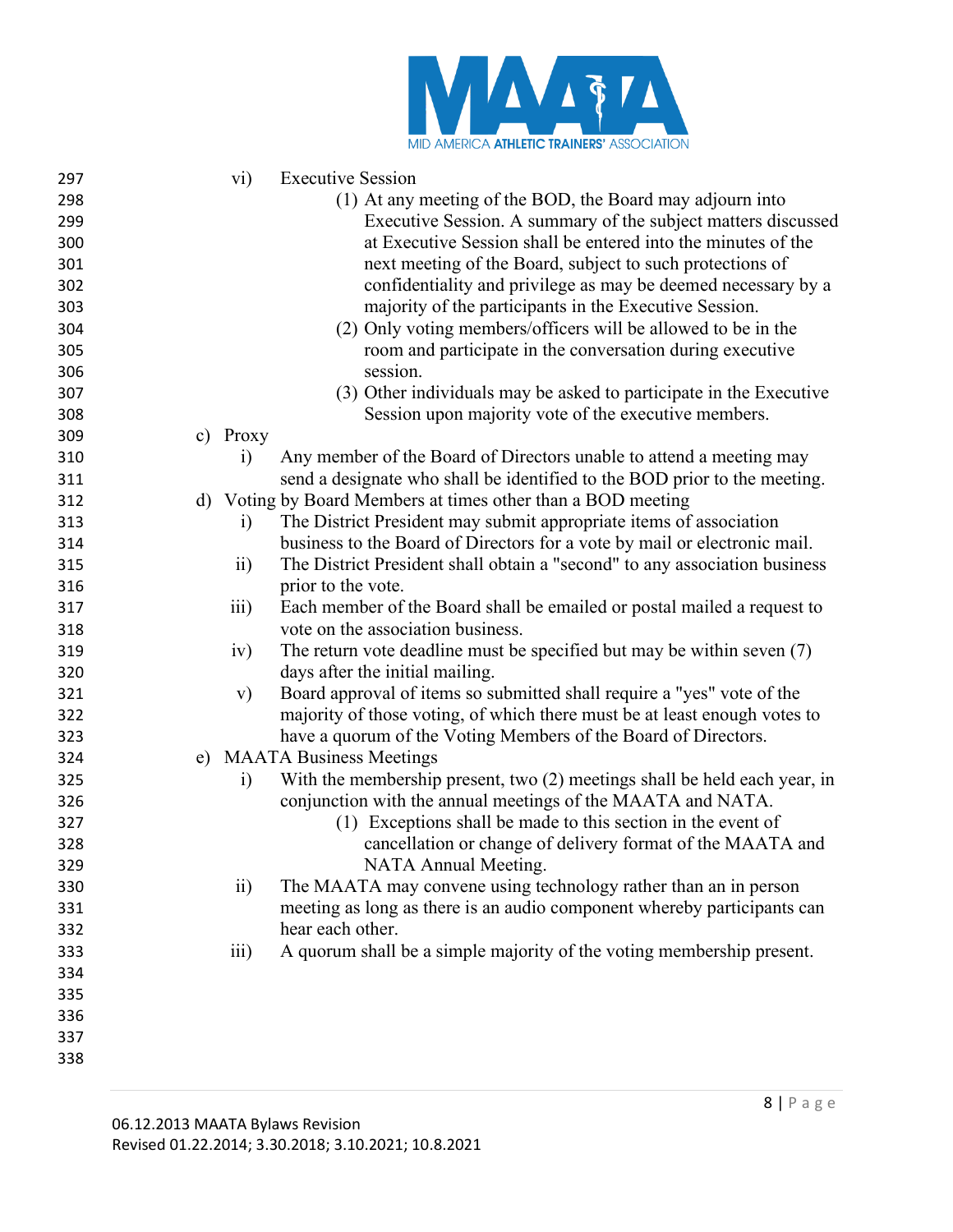

| 339 |                  | <b>ARTICLE 7: Amendments</b>                                                 |
|-----|------------------|------------------------------------------------------------------------------|
| 340 | a) By-Laws:      |                                                                              |
| 341 | $\ddot{1}$       | All proposed amendments to the MAATA By-Laws shall be submitted in           |
| 342 |                  | writing to the District President at least six (6) weeks prior to a Board of |
| 343 |                  | Directors' meeting, except as identified in section vi) below.               |
| 344 | $\overline{ii}$  | The proposed amendment(s) shall be visible by the MAATA membership           |
| 345 |                  | via email, MAATA website or by hard copy (by request) at least three (3)     |
| 346 |                  | weeks prior to a MAATA Business Meeting.                                     |
| 347 | $\overline{111}$ | The proposed amendment(s) shall be read and may be discussed at a            |
| 348 |                  | regularly scheduled Business Meeting, but no changes to that amendment       |
| 349 |                  | may be made prior to a membership vote.                                      |
| 350 | iv)              | Voting process is defined in the MAATA Policies and Procedures manual.       |
| 351 | $\mathbf{v})$    | Items shall require a "yes" vote by a majority of the votes cast for the     |
| 352 |                  | adoption of the amendment.                                                   |
| 353 | vi)              | The MAATA By-Laws shall not be in conflict with the Governing                |
| 354 |                  | Documents of the NATA. Resolution of conflict shall be immediate with        |
| 355 |                  | change to the Governing Documents.                                           |
| 356 | vii)             | Should the name of the NATA or the NATA Governing Documents be               |
| 357 |                  | amended such that the MAATA By-Laws are in conflict, the NATA                |
| 358 |                  | Governing Documents shall prevail.                                           |
| 359 |                  | (1) The MAATA By-Laws shall then be immediately amended by                   |
| 360 |                  | action of the MAATA BOD to resolve the conflict.                             |
| 361 |                  | (2) The membership shall be notified of the NATA change that                 |
| 362 |                  | required an immediate change to the MAATA By-Laws.                           |
| 363 |                  | b) Policies and Procedures                                                   |
| 364 |                  | The MAATA Policies and Procedures may be amended at any official             |
| 365 |                  | meeting of the Board of Directors by a majority vote.                        |
| 366 |                  |                                                                              |
| 367 |                  | <b>ARTICLE 8: MISCELLANEOUS PROVISIONS</b>                                   |
| 368 | a) Fiscal Year   |                                                                              |
| 369 |                  | The fiscal year shall be established by the MAATA Finance Committee          |
| 370 |                  | and approved by the MAATA BOD.                                               |
| 371 |                  | b) Capital Expenditures                                                      |
| 372 |                  | Except as expressly delegated by the Board, no capital expenditure or        |
| 373 |                  | investment shall be made without the approval of the Board.                  |
| 374 | c) Contracts     |                                                                              |
| 375 |                  | The Board may authorize any officer or officers, agent, or agents of the     |
| 376 |                  | MAATA in addition to the officers so authorized by these By-Laws, to         |
| 377 |                  | enter into any contract or execute and deliver any instrument in the name    |
| 378 |                  | of and on behalf of the MAATA and such authority may be general or           |
| 379 |                  | confined to specific instances.                                              |
| 380 |                  |                                                                              |